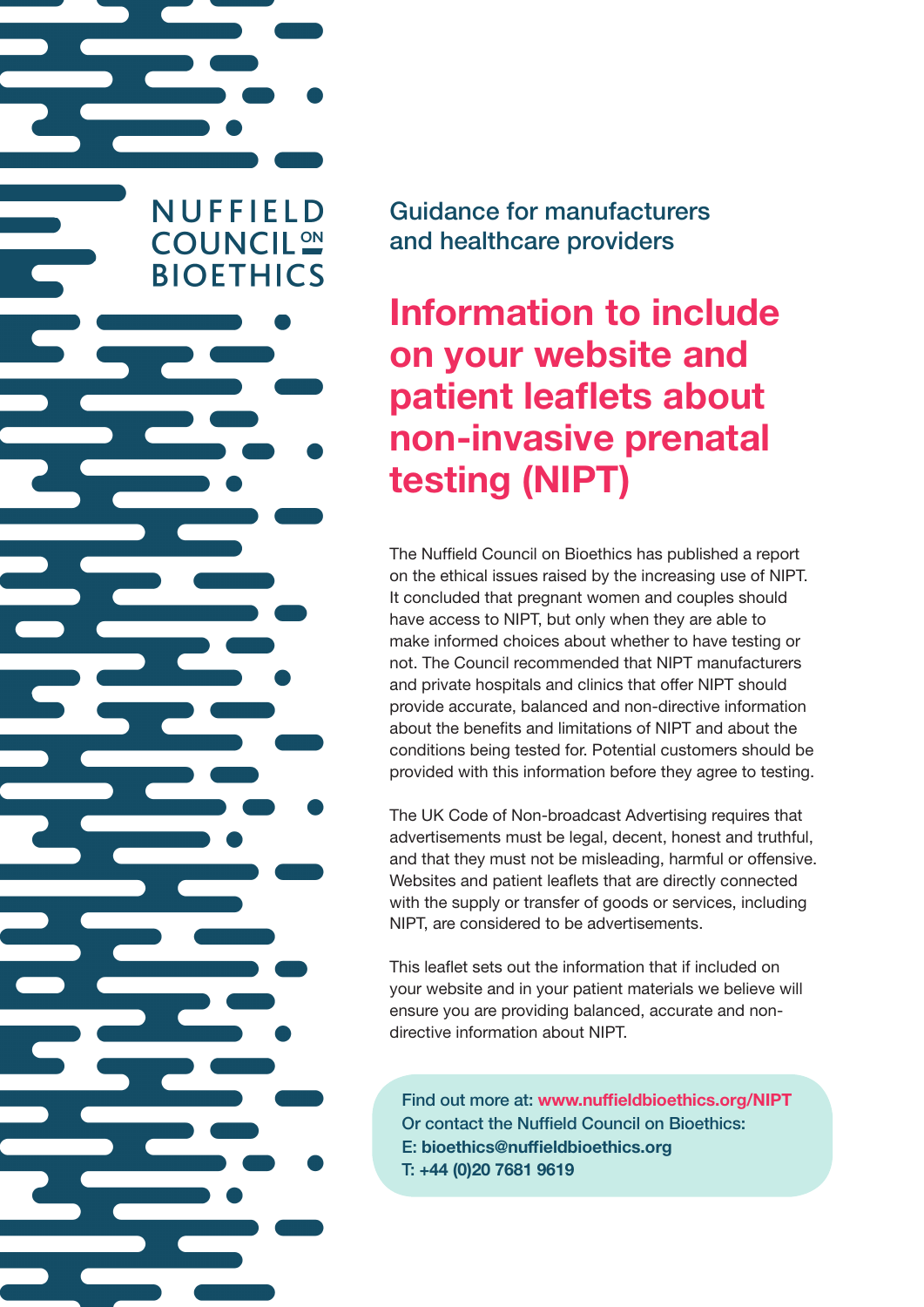

# **Essential information**

# **1. How does the test perform?**

- State whether the test is being offered as a screening test or a diagnostic test and what this means.
- Give a clear picture of how the test performs **for each genetic condition being tested for** in easy to understand language.
- This should include, at a minimum, the sensitivity and positive predictive value of the tests you offer, presented in an accessible and jargon-free way. For example:

 *"The test for Down's syndrome is 96% accurate in most pregnant women. This means the test will identify 96 out of 100 women who have a baby with Down's syndrome. The test is even more accurate in women with a higher than normal chance of having a baby with Down's syndrome."*

 *"Although the test is very accurate, sometimes it shows a positive result when the baby does not in fact have Down's syndrome. Around 20% (1 in 5) of positive results are false in this way."*

- Without the positive predictive value, the sensitivity data could be misinterpreted as meaning that women with a positive result have a 96% chance of having a baby with the condition tested for. Similarly, stating very low false positive rates ("0.1%") could give the impression that the test is as good as diagnostic.
- Most studies show that NIPT is more sensitive in populations of women who have been identified as having a higher chance of having a fetus with the condition, compared to general populations of women. Be clear about this and, if you only cite one figure, use the sensitivity figure that relates to the population of women you are marketing your test to.
- Do not imply the test can diagnose conditions, nor that it can rule out conditions.
- Claims about test performance should be based on recent, peer-reviewed, high quality clinical data that you could provide if asked.

#### **2. Follow-up testing is needed to get a definite diagnosis**

- Prominently state that women with a positive result will need to have another test if they would like a definite diagnosis, because of the chance of a false positive NIPT result. You could mention that the follow-up tests are invasive and carry a small risk of miscarriage.
- Be clear that follow-up testing is entirely up to the woman.
- Do not imply that NIPT is a replacement for invasive testing.

### **3. The possibility of a 'failed' test**

- Be clear that sometimes NIPT fails to produce any result at all. State the proportion of women that you expect to get an inconclusive result from the test you are offering.
- Explain what will happen in the event of a failed test (such as a free repeat test or a refund).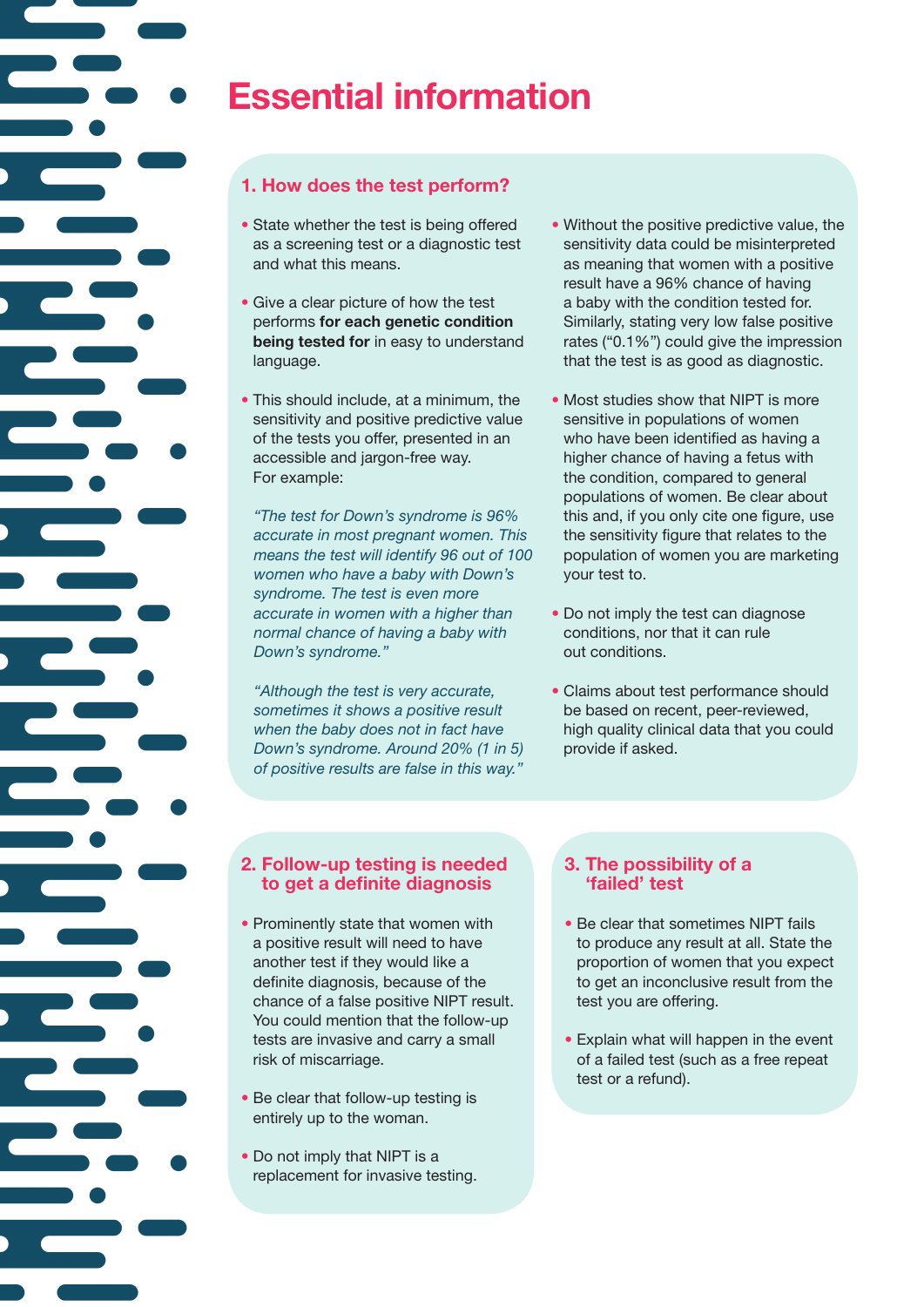### **4. Describe genetic conditions without causing offence**

• Provide information about the genetic conditions being tested for and do so without causing offence. Down's syndrome is a variable condition and the majority of families report high satisfaction with life. People with Down's syndrome and their families are likely to find the following language offensive.

#### *"Find out the risk that your baby suffers from Down's syndrome."*

 *"NIPT has a lower false positive rate, meaning less women will need invasive testing when they actually have a normal baby."*

Instead, use neutral language, such as:

 *"Find out the chance that your baby has Down's syndrome."* 

| <b>AVOID</b>                              | <b>USE</b>                          |
|-------------------------------------------|-------------------------------------|
| High <b>risk</b> result                   | High chance result                  |
| Low risk result                           | Low chance result                   |
| Baby suffering<br>from Down's<br>syndrome | <b>Baby with</b><br>Down's syndrome |
| <b>Normal baby</b>                        | Baby without a<br>genetic condition |

- If in doubt, check your language with a patient organisation, such as the UK Down's Syndrome Association.
- Include hyperlinks to reliable information about the conditions being tested for, such as the NHS Choices website and patient support groups.

# **Information to include as a matter of good practice**

### **1. The implications of testing**

- Women should be made aware that having NIPT may lead to some difficult decisions in the event of a positive result, such as whether to have diagnostic testing and, if the diagnosis is positive, whether to continue the pregnancy or have a termination.
- Stating that NIPT will 'offer reassurance' or 'give peace of mind' is misleading, given that some women will receive a positive result.

# **2. The services you offer**

• Explain what kind of pre- and post-test counselling the customer can expect to receive from you to help them decide whether to have the test or not, and to

help them interpret and consider their test results.

- Describe how the results will be given and how long it will take to receive them.
- If you are a hospital or clinic, state whether you offer follow-up diagnostic testing and whether this is included in the price of NIPT.

# **3. Secondary findings**

- Be clear if the NIPT tests you offer can reveal information about the pregnant woman's genetic makeup and cancerous tumours.
- Describe your company policy for testing for and returning secondary findings about the woman.